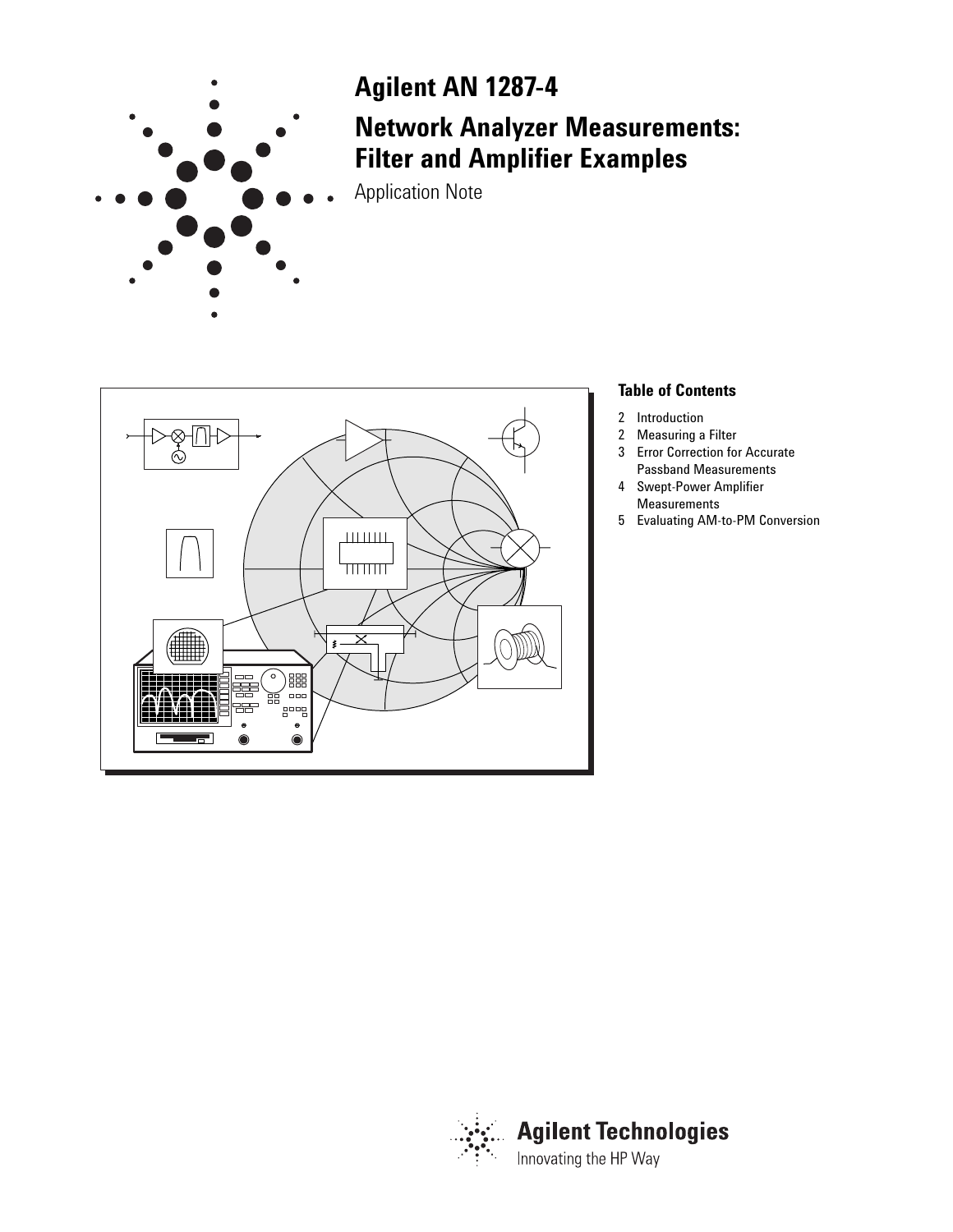#### **Introduction**

The network analyzer is used for a variety of device and component characterization tasks in both laboratory and production environments. This highly accurate instrument can evaluate both active and passive components for measurements of a filter and amplifier, as will be demonstrated in this application note. With the addition of time-domain capability, a network analyzer can also gate out unwanted responses during measurements, leaving only the desired information.

Agilent Technologies offers a wide range of RF and microwave network analyzers for measurements from DC to 110 GHz. These instruments are available with a wide range of options and test sets to simplify measurements in standalone and automatic-test-equipment (ATE) setups.

Often, both the magnitude and phase behavior of a component can be critical to the performance of a communications system. A vector network analyzer can provide information on a wide range of these devices, from active devices such as amplifiers and transistors, to passive devices such as capacitors and filters. This application note illustrates swept-frequency measurements on an RF filter, and swept-power measurements on a communications-band amplifier. The amplifier is typical of those used in Global System for Mobile Communications (GSM) service.

#### **Measuring a Filter**

Complete characterization of filters is typically achieved with swept-frequency measurements. Shown in Figure 1 are the frequency responses of a filter. On the left and bottom we see the transmission response in log magnitude format, and on the right we see the reflection response (return loss).

The most commonly measured filter characteristics are insertion loss and bandwidth, shown on the lower plot with an expanded vertical scale. Another common measured parameter is out-of-band rejection. This is a measure of how well a filter passes signals within its bandwidth while simultaneously rejecting signals well outside that same bandwidth. A test system's dynamic range generally determines how well it can evaluate this characteristic.



**Figure 1. Testing Filters with Frequency Sweeps**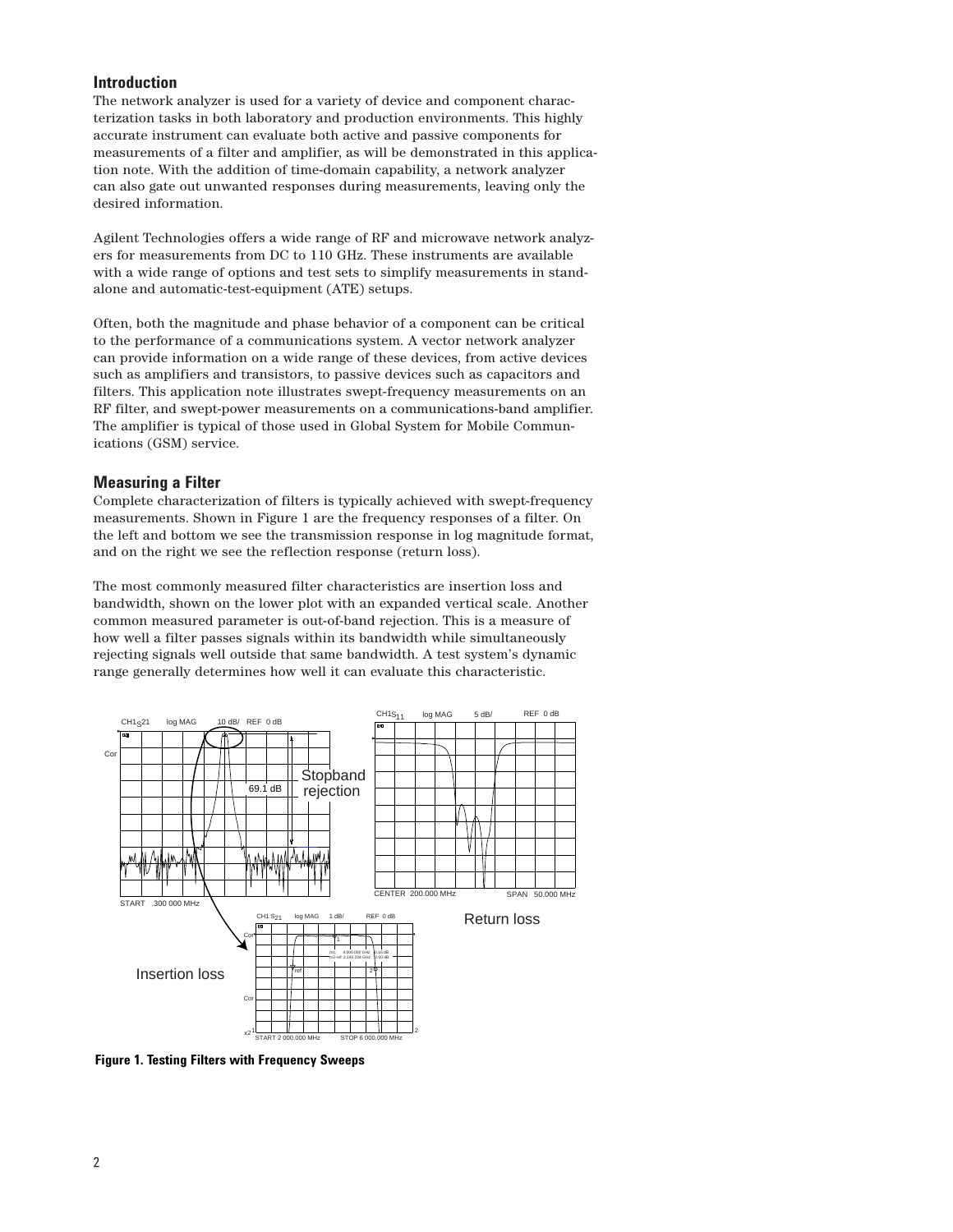The return loss plot is typical of passive reflective filters, showing high reflection (near 0 dB) in the stopbands, and good impedance matching in the passband. A different type of filter, known as an absorptive filter, tends to be well matched in both the stopband and passband, providing a good match over a broad frequency range.

#### **Error Correction for Accurate Passband Measurements**

Variation from a constant amplitude response within the filter's bandwidth results in signal distortion. Error correction is often essential for accurate measurements of filter passbands. When a filter's passband is measured with a network analyzer without calibration, the response may vary considerably, depending on the network analyzer and test cables used (Figure 2).

When the same filter is evaluated after doing a response calibration (normalization), the test system's transmission-tracking frequency-response error is removed from the measured response, resulting in a much narrower amplitudedistortion window. After normalization, the filter's displayed frequency response still shows some amplitude ripple caused by interaction between the test system's source and load match. This ripple even goes above the 0 dB reference line, indicating gain (which is impossible since passive devices cannot amplify signals). This apparent anomaly is due to mismatch measurement error. By performing a two-port calibration prior to the filter measurement, these errors are removed.

Following vector-error correction (two-port calibration), it is apparent that the filter's passband amplitude response varies by only ±0.1 dB around the center frequency. The ±1 dB amplitude variations measured previously with the uncorrected test system are not representative of the filter's actual passband response. By performing error correction with a vector network analyzer, the true nature of the filter is revealed as having minimal amplitude variation around the center frequency, meeting a relatively tight amplitude performance window for low distortion applications (see *Applying Error Correction to Network Analyzers Measurements*, Agilent Application Note 1287-3).



### **Measuring filter insertion loss**

**Figure 2. Response versus Two-Port Calibration**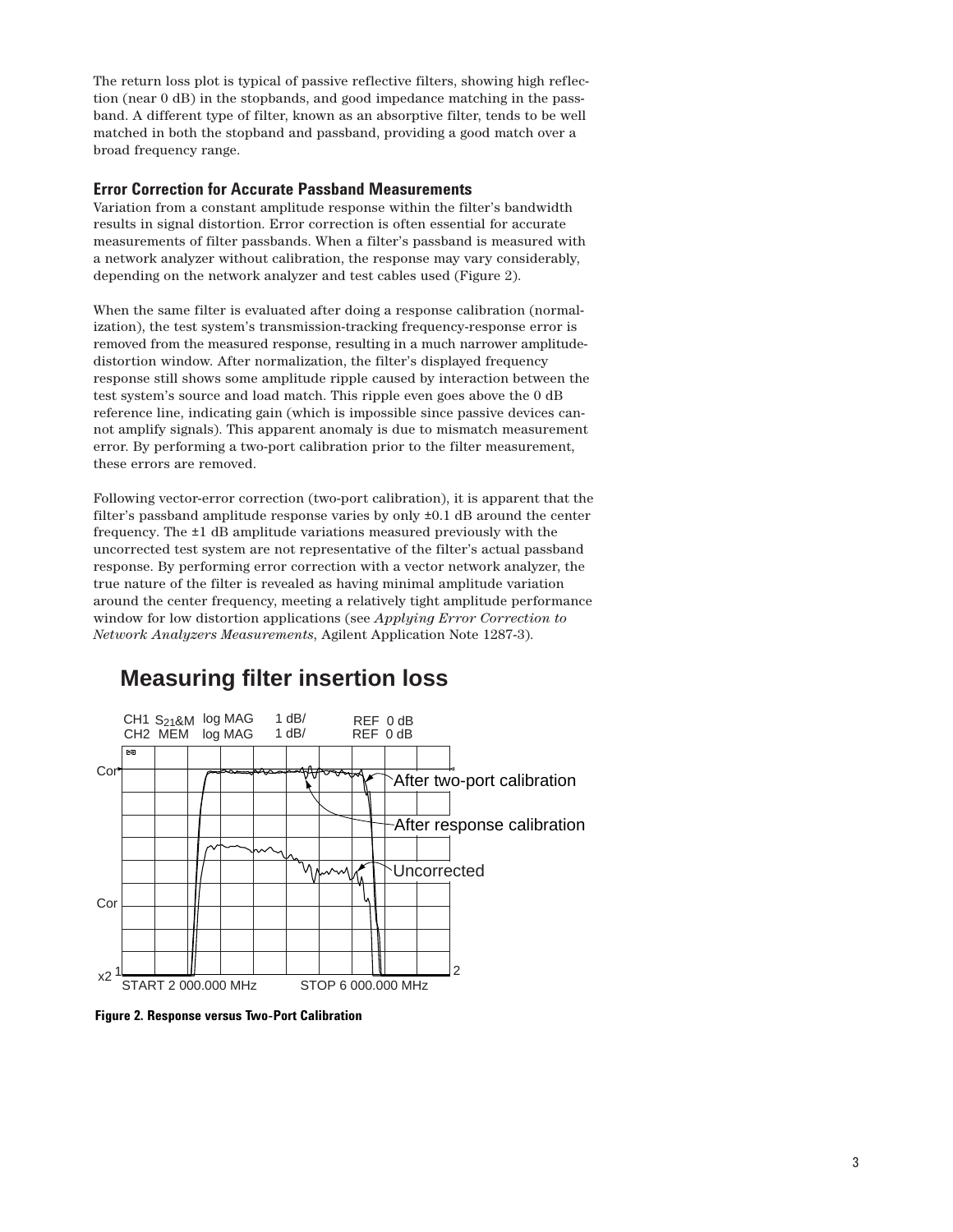#### **Swept-Power Amplifier Measurements**

In addition to performing the swept-frequency measurements used to evaluate a filter, many network analyzers can also execute swept-power measurements, which are useful in characterizing the nonlinear behavior of a device. The example in Figure 3 shows an amplifier's output power versus input power measured at a single frequency. The amplifier has a linear region of operation at which gain is constant regardless of power level. The gain in this region is called small-signal gain, and is proportional to the slope of the power response.

As the input power continues to increase, the point on the curve at which amplifier gain begins to decrease defines where the compression region begins. The amplifier's output is no longer sinusoidal in this region, and some of the output appears in harmonics rather than only in the fundamental frequency of the signal. As input power is increased even more, the amplifier becomes saturated, and output power remains constant. At this point, the amplifier's gain drops to zero, and increases in input power will not produce increased output power. While this is true for most types of amplifiers, the output power of traveling-wave tube amplifiers and a few other types actually decreases beyond the saturation point.

To measure an amplifier's saturated output power over a power sweep, a network analyzer must have sufficient output power to drive the amplifier into saturation. A booster amplifier is often needed at the input of high-power amplifiers to achieve saturated conditions because of the relatively low levels of test port power available from a network analyzer at higher frequencies.



#### **Figure 3. Power Sweeps Characterize the Compression Region**

The most common measurement of amplifier compression is the 1-dB compression point (Figure 4). This is defined as the input power (or sometimes the corresponding output power) that results in a 1-dB decrease in amplifier gain referenced to the amplifier's small-signal or linear gain. An amplifier's 1-dB compression point can be measured by displaying normalized gain from the power sweep.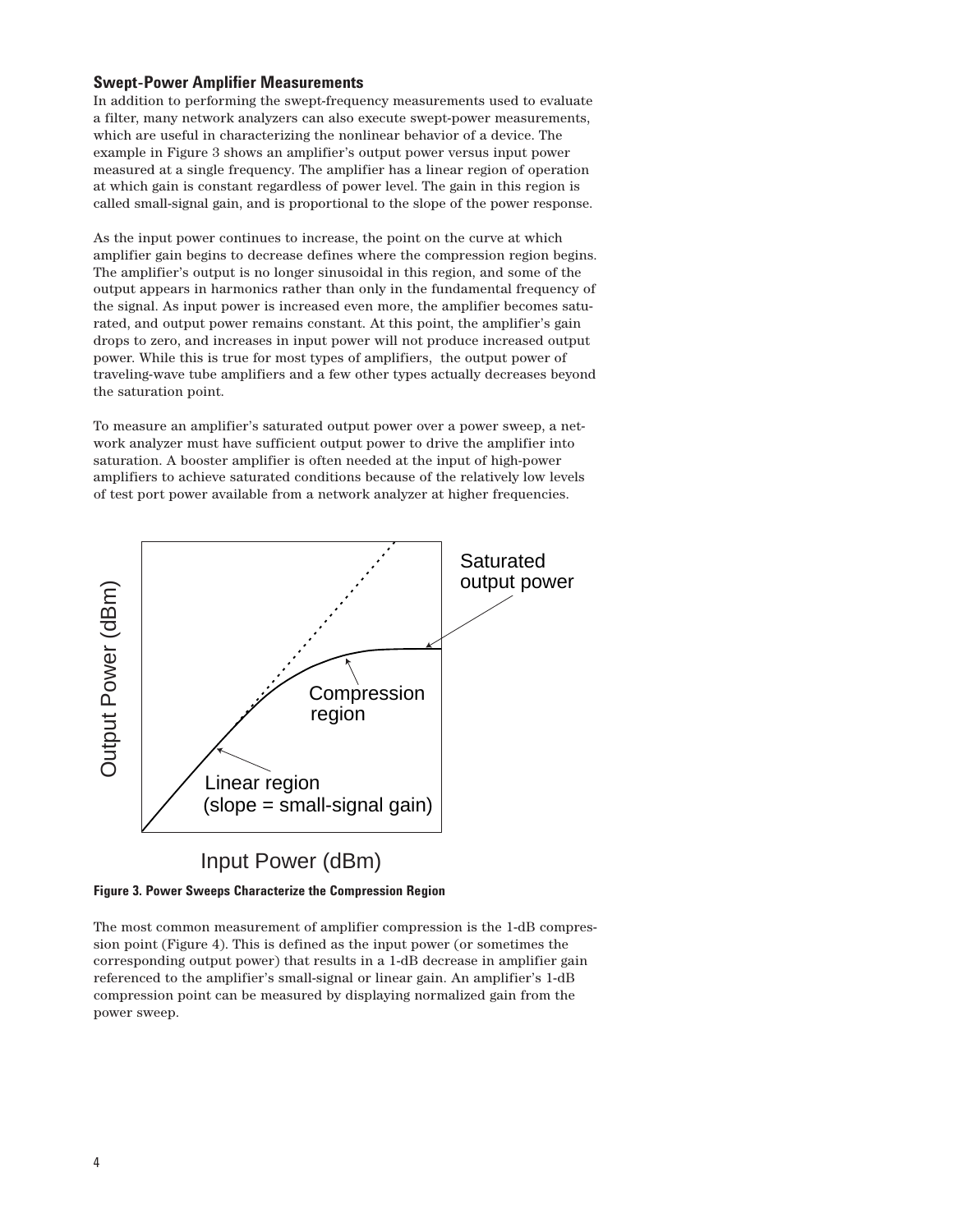

## **Figure 4. 1-dB Compression**

In this display, the flat part of the trace is the linear, small-signal region of operation, while the part of the trace with a negative slope corresponds to compression at higher input power levels. For the example amplifier under test, 1-dB compression occurs at +12.3 dBm of input power, when measured at a fixed CW frequency of 902.7 MHz.

Since it is often useful to know the output power corresponding to the 1-dB compression point, the dual-channel capability of most network analyzers can be employed to simultaneously show normalized gain and absolute power. Display markers can read out both the input power and output power where 1-dB compression occurs. Alternatively, the gain of the amplifier at the 1-dB compression point can simply be added to the 1-dB compression input power to compute the corresponding output power. In Figure 4, the output power at the 1-dB compression point is  $12.3$  dBm +  $31.0$  dB =  $43.3$  dBm.

In these types of compression tests, the power-sweep range must be large enough to drive the amplifier under test from its linear region of operation to its region of compression. Modern network analyzers typically provide power sweeps with 15 to 20 dB of range, which is great enough to drive most amplifiers into compression. It is also very important to sufficiently attenuate the output of high-power amplifiers not only to prevent damage to the network analyzer's receiver, but also to keep power levels low enough to avoid receiver compression.

#### **Evaluating AM-to-PM Conversion**

Measurements of amplitude-modulation-to-phase-modulation (AM-PM) conversion are also useful in characterizing the nonlinear behavior of high-frequency amplifiers. These measurements require a vector network analyzer. AM-to-PM conversion is a measure of the undesired phase shifts that occur as a result of any amplitude variations in a system.

In communications systems, unwanted phase modulation can be caused by unintentional amplitude variations such as power-supply ripple, thermal drift, or multipath fading. Variations can also result from the type of modulation used in the system, as is the case with Quadrature Amplitude Modulation (QAM) or burst modulation.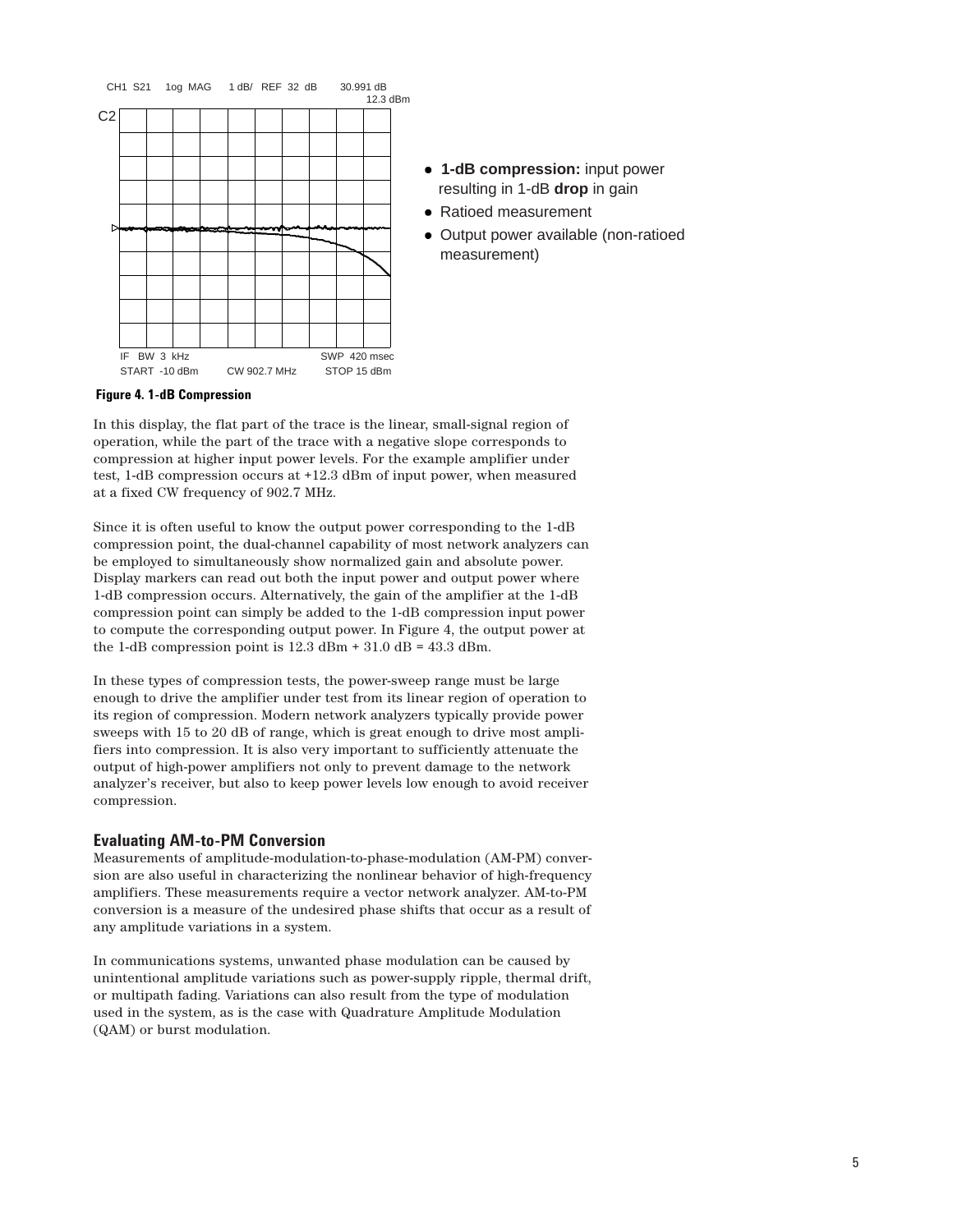

**Figure 5. AM-to-PM Conversion**

AM-to-PM conversion is critical in systems based on phase modulation, such as quadrature phase shift keying (QPSK), since phase distortion can cause signal degradation in analog systems and increased bit-error rate (BER) in digital systems. AM-to-PM conversion is directly related to BER, and measurements of AM-to-PM conversion can help provide insight into the cause of increased BER in a given system. The measurement complements BER measurements, which in themselves do not provide any real insight into the phenomenon causing the bit errors.

AM-to-PM conversion is usually defined as the change in output phase for a 1-dB increment in the input power to an amplifier, expressed in degrees/dB. An ideal amplifier would have no interaction between its phase response and the level of the input signal. AM-to-PM conversion can be measured with a power sweep on a vector network analyzer (Figure 5). The test data is displayed as the phase of forward transmission  $(S_{21})$  versus power. The AM-to-PM conversion for a DUT can be computed by using a small increment of the amplitude (such as 1 dB) centered at a particular power level, and noting the change in phase. The changes in amplitude and phase can be easily measured with trace markers. Dividing the phase change by the amplitude change yields the AM-to-PM conversion. In Figure 5, AM-to-PM conversion is 0.86 degrees/dB, centered at an input power of –4.5 dBm and an output power of 16.0 dBm

#### **Suggested Reading**

*Understanding the Fundamental Principles of Vector Network Analysis,* Application Note 1287-1.

*Exploring the Architectures of Network Analyzers,* Application Note 1287-2.

*Applying Error Correction to Network Analyzer Measurements,* Application Note 1287-3.